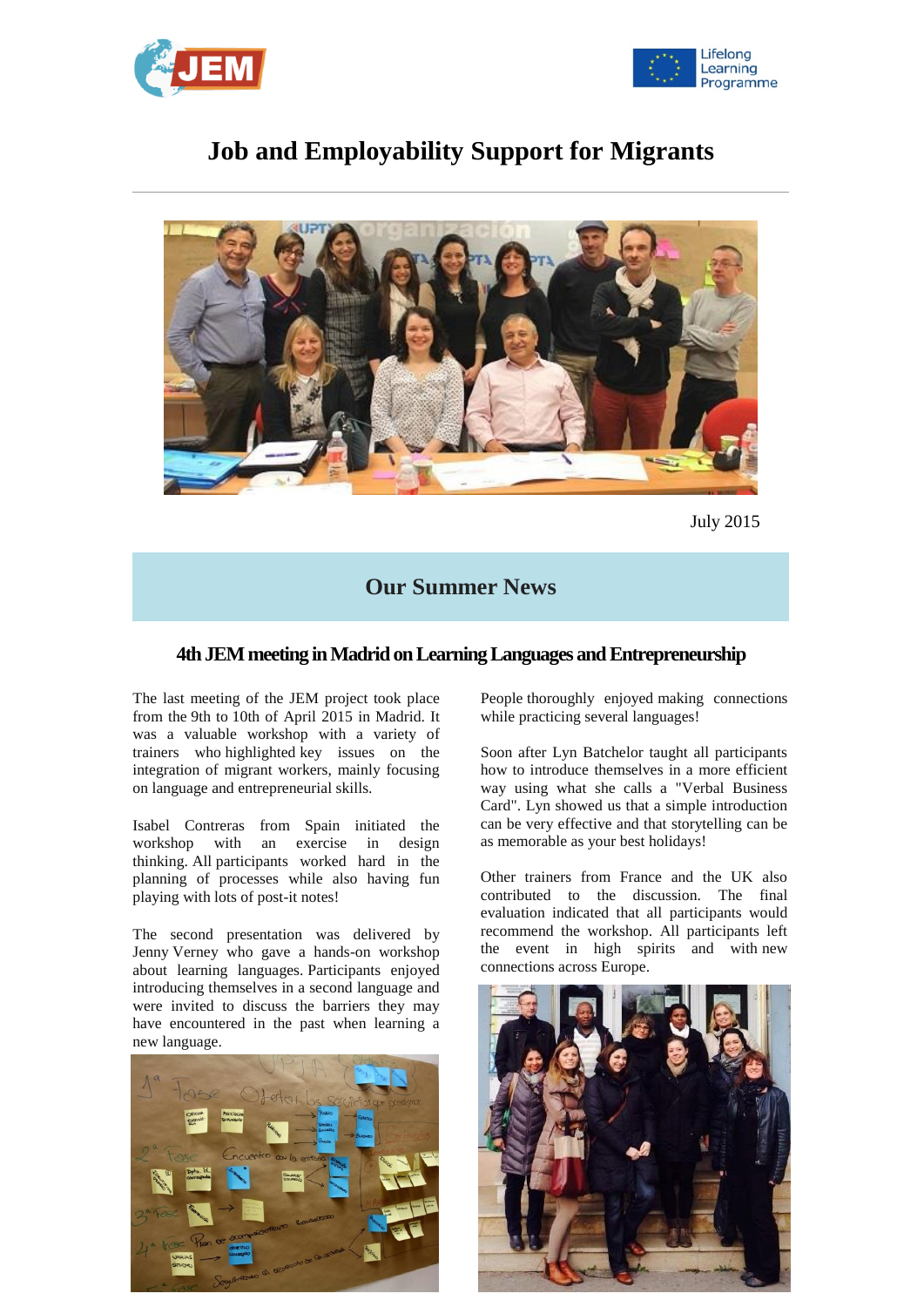## **Information Corner**

#### **Meeting the health literacy needs of immigrant populations ("MEET")**

MEET involves partners from various levels of health promotion and different immigration contexts to introduce the Community Health Educator Model ("CHE") adopted by many health districts in the UK.

For further details of the project, click [here.](http://migranthealth.eu/index.php/en/)



#### **Labour exploitation of workers from EU member states**

This report identifies various criminal forms of severe labour exploitation of workers who move from one EU Member State to another or from a third country. It highlights challenges faced in making the right working conditions and to support member countries to prevent severe labour exploitation.

Clic[k here](http://fra.europa.eu/en/publication/2015/severe-labour-exploitation-workers-moving-within-or-european-union) for the full report.



#### **NHS** surcharge for immigrants in the UK

From April this year, the current UK government has introduced a surcharge for immigrants from outside the EU to pay for NHS services.

Legislation coming into effect on 6 April means that nationals from outside the European Economic Area (EEA) coming to the UK for longer than six months will be required to pay a 'health surcharge' when they make their immigration application. It will also be paid by non-EEA nationals already in the UK who apply to extend their stay.



Details [here.](https://www.gov.uk/government/news/migrant-health-surcharge-to-raise-200-million-a-year)

#### **Detention of immigrants**

[Yarl's Wood Immigration Removal Centre](http://www.yarlswood.co.uk/) is holding vulnerable women for too long in conditions that are causing them serious distress and are not suitable for those with mental health problems, according to a damning independent report.



The centre is officially an immigration removal centre, designed to hold people for a short period before they leave the UK. Unfortunately, many end up staying longer.

Read mor[e here.](http://www.theguardian.com/uk-news/2015/jun/09/yarls-wood-immigration-removal-centre-women-children?CMP=Share_AndroidApp_Tweet)